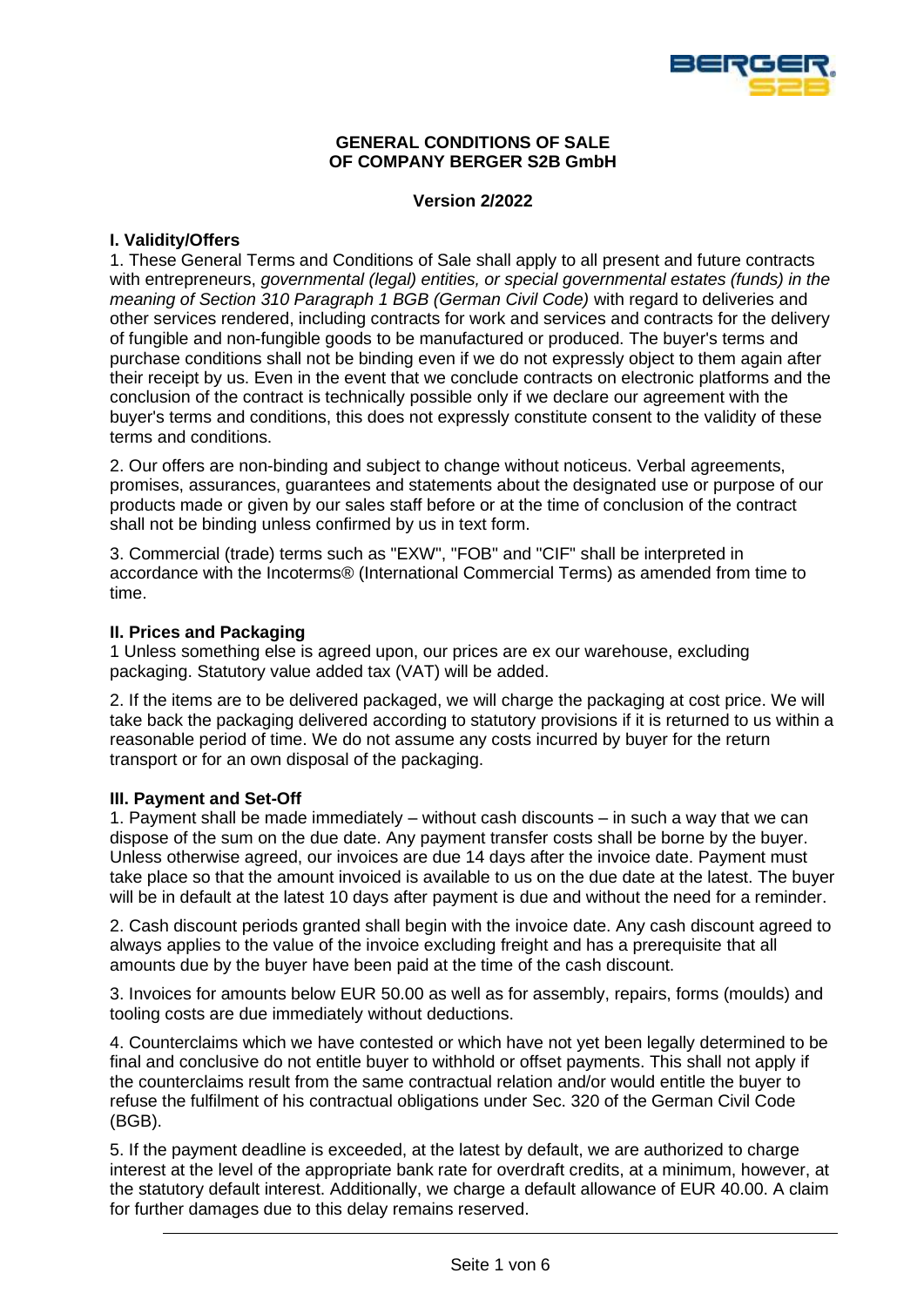

6. If, after conclusion of the contract, it becomes apparent that our claim for payment is endangered by the buyer's lack of ability to pay or if the buyer is in default of payment with a considerable amount, or if other circumstances arise which indicate a significant deterioration in the buyer's ability to perform, we are entitled to refrain from any further performance and exercise the rights of Sec. 321 of the German Civil Code (BGB). This also applies insofar as our obligation to perform is not yet due. We shall then also be entitled to demand payment of all claims not yet due from the current business relationship with the buyer. A lack of ability to pay on the part of the buyer is also deemed to exist if the buyer is at least three weeks in arrears with a substantial amount (from 10 % of the receivables due), furthermore the substantial downgrading of the limit existing for him with our trade credit insurance.

# **IV. Delivery Deadlines**

1. Delivery deadlines and dates are considered to have been met when the goods have left our plant by the time due. If and in so far the goods fail to be despatched at the agreed time for reasons not attributable to us, the agreed delivery time shall be considered to have been met at the day on which the goods are notified to be ready for dispatch.

2. Our commitment to deliver is subject to our correct, timely and contractual self-delivery and, in the case of imported material, additionally under provision of receipt of monitoring documents and import licenses, unless we are responsible for the incorrect or delayed self-delivery.

3. Events of force majeure entitle us to postpone the deliveries for the period of the hold-up and an appropriate start-up time. This also applies if such events occur during a present default. Force majeure is the equivalent of monetary or trade measures or other acts of sovereignty, strikes, lockouts, operational disruptions (breakdowns) not caused by us, pandemics and their effects, obstruction of transport routes, delays in clearing the goods for import and in customs clearance as well as of all other circumstances, that essentially impede or render the deliveries and performances impossible, without being caused by us. In this context, it is irrelevant whether the circumstances occur at our place, the delivering plant or at another upstream supplier. If performance becomes unacceptable for one of the parties due to the aforementioned events, this party shall be able to withdraw from the contract by instant declaration in text form.

## **V. Retention of Title**

1. All goods delivered by us remain our property (Reserved Property) until all claims arising from our business contacts have been settled, regardless of the origin of the claims and including future or conditional claims (current account reservation). The current account reservation is not applicable in in prepayment or delivery vs payment cases. In this case, the delivered goods remain our property until the purchase price for these goods has been paid in full.

2. With regard to processing or manufacturing of the reserved property, we shall be deemed to be manufacturer within the meaning of Section 950 BGB (German Civil Code) without obligating us in any way. The processed or manufactured goods shall be regarded as reserved property within the meaning of clause V/1 of these conditions. When the buyer processes, combines or mixes the reserved goods with other goods, we retain co-ownership in the new product in the relation of the invoice value of the reserved goods to the invoice value of the other goods produced. If our property disappears due to combination or mixture, the buyer transfers to us already his property rights in the new goods or items in relationship to the invoice value of the reserved goods and will retain them for us without cost. The resulting co-ownership counts as reserved property in the meaning of clause V/1 of these conditions.

3. The buyer may only re-sell the reserved property in his normal (ordinary) business relations and to normal business conditions as long as he is not in arrears and only on the condition that the claims from the related sale are transferred to us according to clauses V/4 to V/6 of these conditions. He is not authorized to use the reserved property for any other purpose.

4. The buyer hereby assigns to us any claims resulting from the resale of the reserved property. We hereby accept the assignment. Such claims shall serve as our security to the same extent as the reserved property itself. If the reserved property is resold by the buyer together with other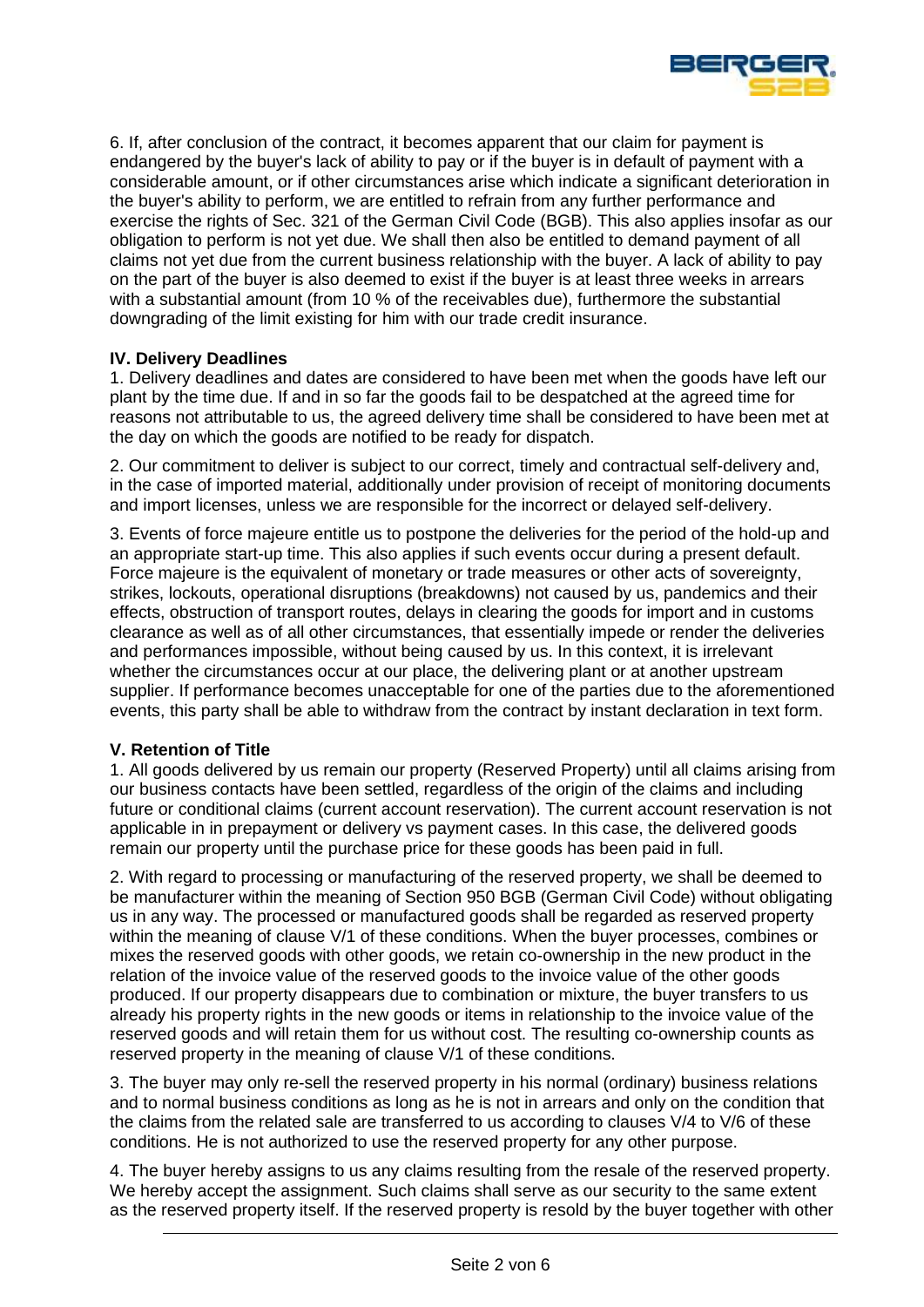

goods not purchased from us, then any receivables resulting from such resale shall be assigned to us in the ratio of the invoiced value of the other goods sold by the buyer. In the case of resale of goods in which we have co-ownership rights pursuant to clause V/2 of these conditions, the assignment shall be limited to the part which corresponds to our co-ownership rights.

5. The buyer shall be entitled to collect any receivables resulting from the resale of the reserved property. This right shall expire if withdrawn by us, at the latest if the buyer defaults in payment; fails to honour a bill of exchange, or files for bankruptcy. We shall exert our right of revocation only if and in so far as it becomes evident after the conclusion of the contract that payment resulting from this contract or from other contracts is jeopardised by the lack of buyer's ability to pay. In addition, when buyer defaults in payment we are entitled, after expiration of an appropriate extension period, to take back the goods delivered and to request that they not be sold or processed. This taking back shall not constitute a withdrawal from the contract. At our request, the buyer is obliged to inform his customers immediately of the assignment to us and to provide us with the documents required for collection.

6. The buyer must notify us immediately about any seizure or other adverse actions on the part of third parties.

7. Should the total invoiced value of our collateral exceed the amount of the secured receivables including additional claims for interest, costs etc. by more than 50 %, we shall release pro tanto collateral at our discretion at the request of the buyer.

### **VI. Carrying out Deliveries**

1. When the goods are handed over to a forwarding agent or a carrier, at the latest, however, when the goods leave the warehouse or  $-$  in the case of drop shipments  $-$  the supplying plant, the risk is transferred to the buyer in all cases, even those which are prepaid or free house deliveries. The buyer must bear the responsibilities and costs of unloading. We shall obtain insurance only at the instruction of and at the expense of the buyer.

2. We are permitted to make partial deliveries to a reasonable extent. With goods we produce, deliveries are permitted which are up to 10 % more or less than the quantity ordered.

3. In the case of call-off orders, we are permitted to manufacture or have the total quantity produced at one time / in one go. Any changes desired cannot be considered after the order has been given unless this has been specifically agreed to. Unless there is a firm agreement, call up times and quantities can only take place according to our supply or manufacturing capabilities. Should the goods not be called according to the contract, after a reasonable additional period of time we are authorized to invoice them as having been delivered.

4. In the case of contracts with continuous deliveries, we must receive release orders and type categories for roughly the same amount per month. If the release orders or type categories are not given on time, we are entitled after the expiry of a fixed period to make the type categories and deliver the goods or to cancel the outstanding part of the contract and demand compensation instead of payment. At the end of the contract, buyer has to accept and pay for the remaining goods on stock.

#### **VII. Liability for Defects**

1. Any of properties of the goods, especially their quality, grade and measures (dimensions) are to be determined with priority by the agreed quality, namely by the standards and technical regulations contractually agreed upon. Any reference to standards and to similar guidelines as well as to quality, grade, measure (dimension), weight and usage of the goods, any information given in drawings and illustrations as well as any predictions given in our advertising material shall not be regarded as representations or guaranties, unless we have expressly referred to them in text form. The same shall apply to declarations of conformity and to similar characteristics such as "CE" and "GS" signs. In case of an agreement on a particular quality, the buyer shall bare any risks as to the suitability and usage of the goods.

2. Insofar as no particular quality has been agreed, the goods are free from defects if they are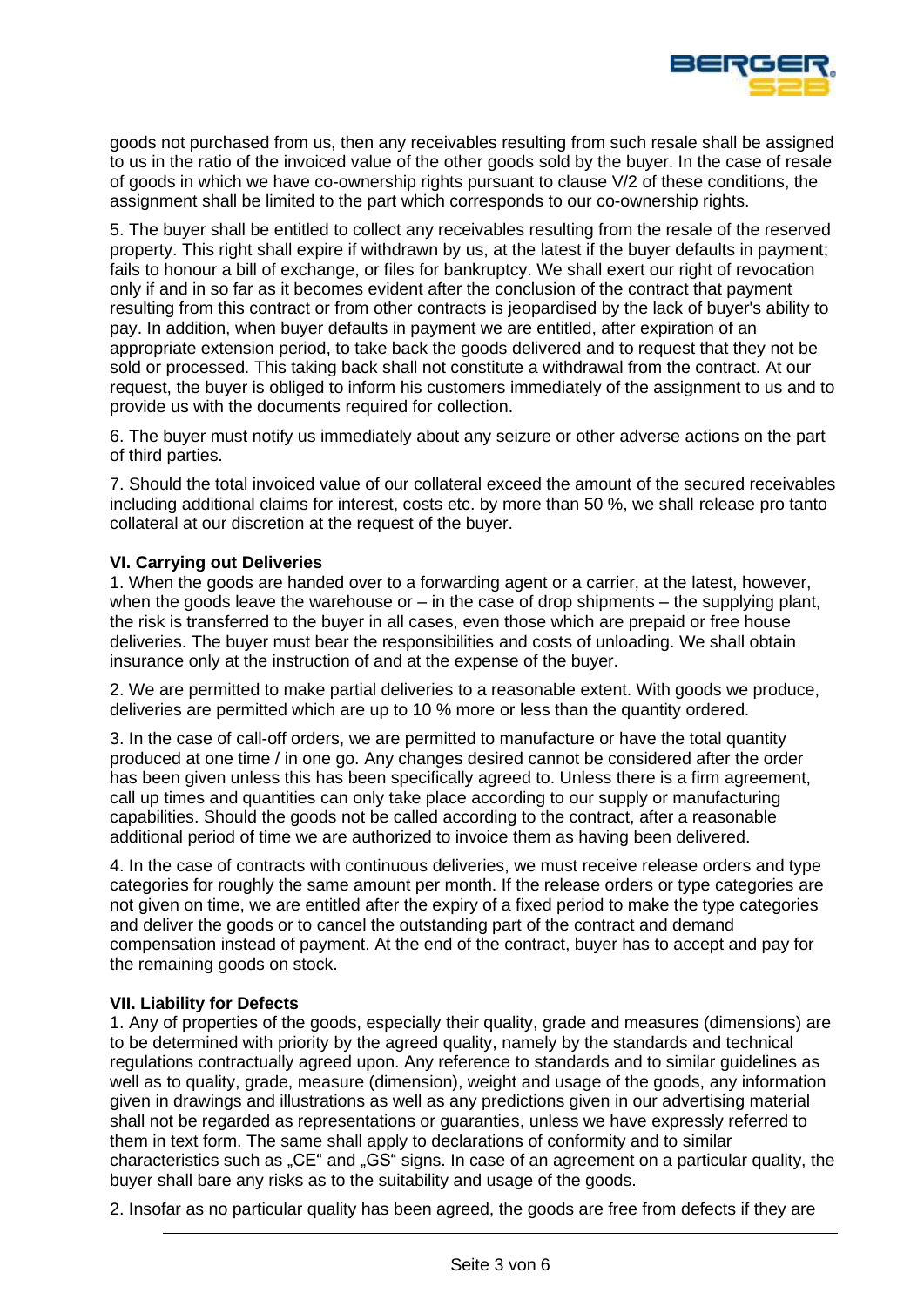

suitable for the use presumed under the contract. A use is contractually presumed only if we were informed of this use by the buyer in text form at the latest upon conclusion of the purchase contract and have expressly agreed to this use in text form.

3. Insofar as the goods have the agreed quality in accordance with clause VII.1 or are suitable for the use stipulated in the contract in accordance with clause VII.2, the buyer may not invoke the fact that the goods are not suitable for normal use or do not have a quality which is usual for goods of this type and which the buyer expected. In this respect, except in the cases mentioned in clause VIII.2, our liability is excluded.

4. As to the buyer's obligations to examine the goods and to notify us of any defects, the statutory provisions of the HGB (German Commercial Code) shall apply, subject to the following conditions:

- The buyer shall examine the goods immediately after delivery with regard to the properties relevant for the use of the goods and shall notify us in text form of any defects of the goods immediately thereafter. In case the buyer intends to install the goods into another object or attach the goods to another object, the properties relevant for the installation or the attachment include the inner properties of the goods. The buyer's obligation to examine the goods exists even in cases where an inspection certificate or any other material certificate is provided. Defects which, even upon most careful inspection, cannot be discovered immediately after delivery must be reported to us in text form immediately after their discovery.
- In case the buyer, in the event of an installation of the goods into another object or attachment of the goods to another object, fails to inspect the properties of the goods relevant for the designated end use at least at random prior to installation resp. attachment (e.g. by functional tests or a trial installation), this represents a particularly grave disregard of the care required in the ordinary course of business (gross negligence) in relation to us. In such a case, the buyer may assert any rights in relation to these properties only if the defect had been deliberately concealed or in case of a guarantee for the respective quality of the goods.

5. In case the buyer discovers defects of the goods when inspecting the goods or thereafter, he shall make the defective goods or samples thereof available to us in order to give us the possibility to convince ourselves of the defect within a reasonable period of time. Otherwise, the buyer cannot claim that the goods are defective.

6. In case the goods are deficient, the buyer shall be entitled to his statutory rights under the BGB (German Civil Code) – subject to the conditions that we shall be entitled to choose between repair and delivery of substitute goods and that minor (insignificant) defects shall limit the buyer's rights only to reduce the purchase price (reduction).

7. In case the buyer has installed the defective goods, in accordance with the goods' type and designated use, into another object or attached the goods to another object, he may claim reimbursement of his necessary costs for the dismantling of the defective goods and the installation or attachment of goods free from defects ("dismantling and installation costs") only in accordance with the following provisions:

- Necessary dismantling and installation costs are only those, which directly result from the dismantling resp. removal of the defective goods and the installation resp. attachment of identical goods, have been incurred on the basis of competitive market prices and have been proven to us by the buyer by appropriate documents at least in text form.
- Any additional costs of the buyer for consequential damages such as e.g. loss of profit, down time costs or additional costs for cover purchases are no dismantling and installation costs and therefore not recoverable under Section 439 Paragraph 3 of the German Civil Code (BGB). The same applies for sorting costs and for additional expenses resulting from the fact that the sold and delivered goods are at a place other than the agreed place of delivery.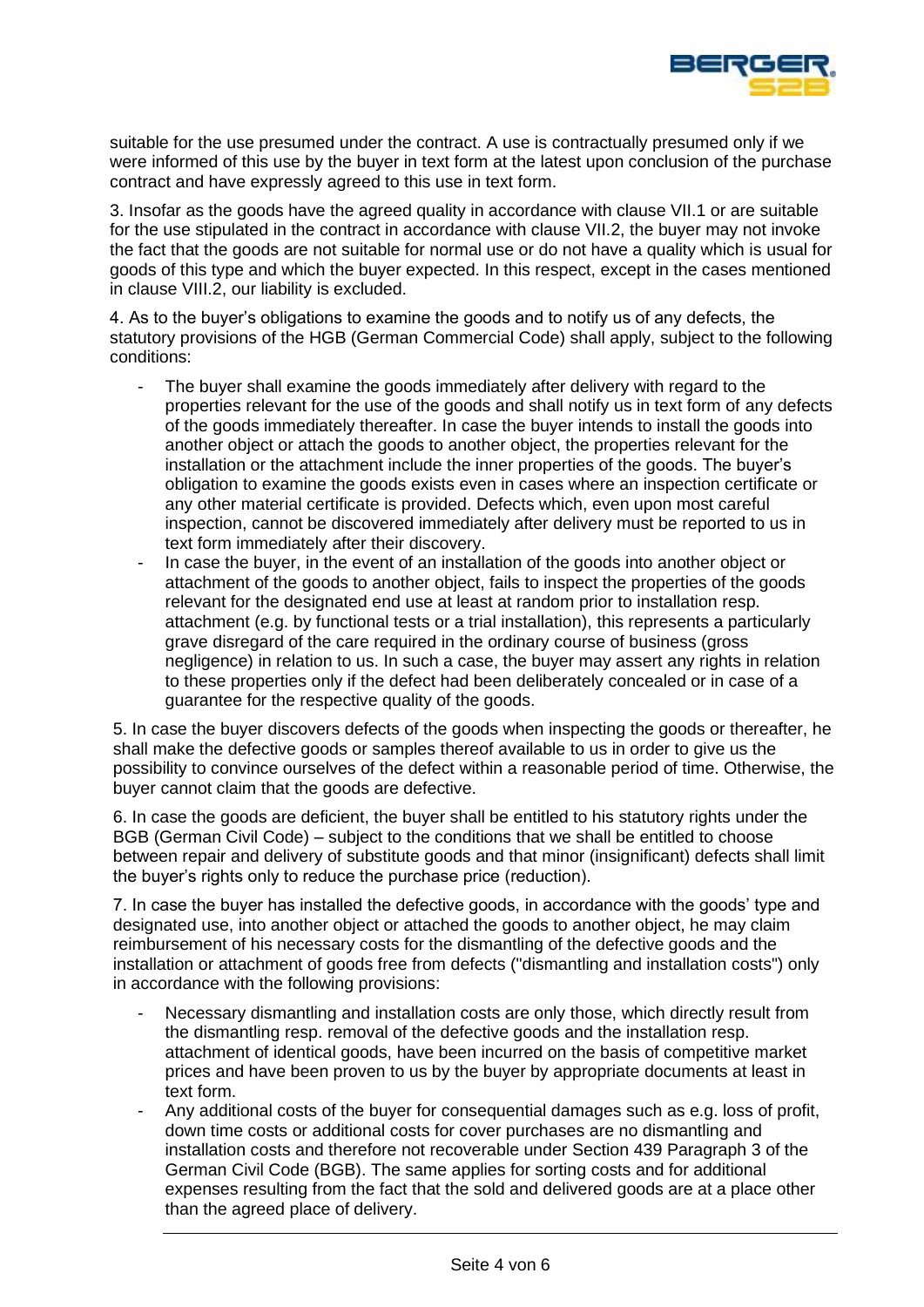

- The buyer is not entitled to request advance payments for dismantling and installations cost or other expenses required for the remedy of the defective delivery.

8. In case, on an individual basis, the costs incurred by the buyer for the remedy of the defective delivery are disproportionate, namely with regard to the purchase price of the goods being free from defects and under consideration of the importance of the infringement of the contract, we are entitled to refuse the reimbursement of such costs. Disproportionate costs are especially given in case the costs requested by the buyer, in particular dismantling and installation costs, exceed 150 % of the purchase price of the goods invoiced by us or 200 % of the value of the defective merchandise. If the last contract in the supply chain is a is a consumer goods purchase, the reimbursement of expenses shall be limited to the appropriate amount.

9. In accordance with clause VIII of these conditions, additional claims are not acceptable. This applies in particular to claims for

- damages which did not occur to the goods themselves (consequential damages),
- costs of the buyer related to the self-remedy of defects without the legal requirements being fulfilled and

dismantling and installation costs, in case due to a transformation undertaken by the buyer before the installation of the goods into another object or before attachment of the goods to another object, the installed or attached goods provide substantially different features than the original goods delivered by us or have been transformed to new products.

10. An unjustified request to remedy an alleged defect entitles us to claim compensation for damages or costs incurred if the buyer could have recognized upon careful inspection that the goods were not defective.

### **VIII. General Limitations of Liability and Statute of Limitations**

1. We are liable for breach of contractual and non-contractual duties, especially those due to impossibility, delay, false advice, culpa in contrahendo and tortuous acts – also those of our managerial staff and other personnel – only in cases of intent or gross negligence. Our liability shall, in case of gross negligence, be limited to forseeable losses and damages characteristic for the type of contract in question.

2. The restrictions in clause VIII.1 shall not apply to such cases where we breach our essential contractual obligations. Considered essential to the contract are the obligations for prompt supply free of defects and duties of consultation, protection and care which serve the purpose of protecting buyer or its personnel against considerable damages. The restrictions shall neither pertain to damages to life, to the body or to health caused by our fault nor to any cases where we have guaranteed certain characteristics of the goods. Nor shall such clause affect our statutory liability laid down in the Product Liability Act. Any statutory rules regarding the burden of proof shall remain unaffected by the aforesaid.

3. If we are in default with a delivery or other service, the buyer shall be entitled to damages due to this delay; in case of slight negligence, however, the claim of the buyer is restricted to maximum 10 % of the agreed purchase price for the performance in default. The rights of the buyer for damages instead of performance in accordance with clauses VIII.1 and VIII.2 remain unaffected by the aforesaid.

4. Unless otherwise agreed, any contractual claims which the buyer has against us on the grounds of or in connection with the delivery of the goods, including claims for damages for defective goods, shall fall under the statute of limitations within a period of one year after the goods have been delivered to the buyer. In case of a supplementary performance, the period of limitation shall not start anew but rather is suspended until the end of a three month's period after the supplementary performance. This restriction shall not apply to our liability and to the limitation of claims in connection with the delivery of goods which have been used for a building in accordance with their customary manner of use and which have caused its defectiveness and claims resulting from breaches of contract caused by our wrongful intent or by our gross negligence; neither to damages to life, to the body or to health caused by our fault, in cases of